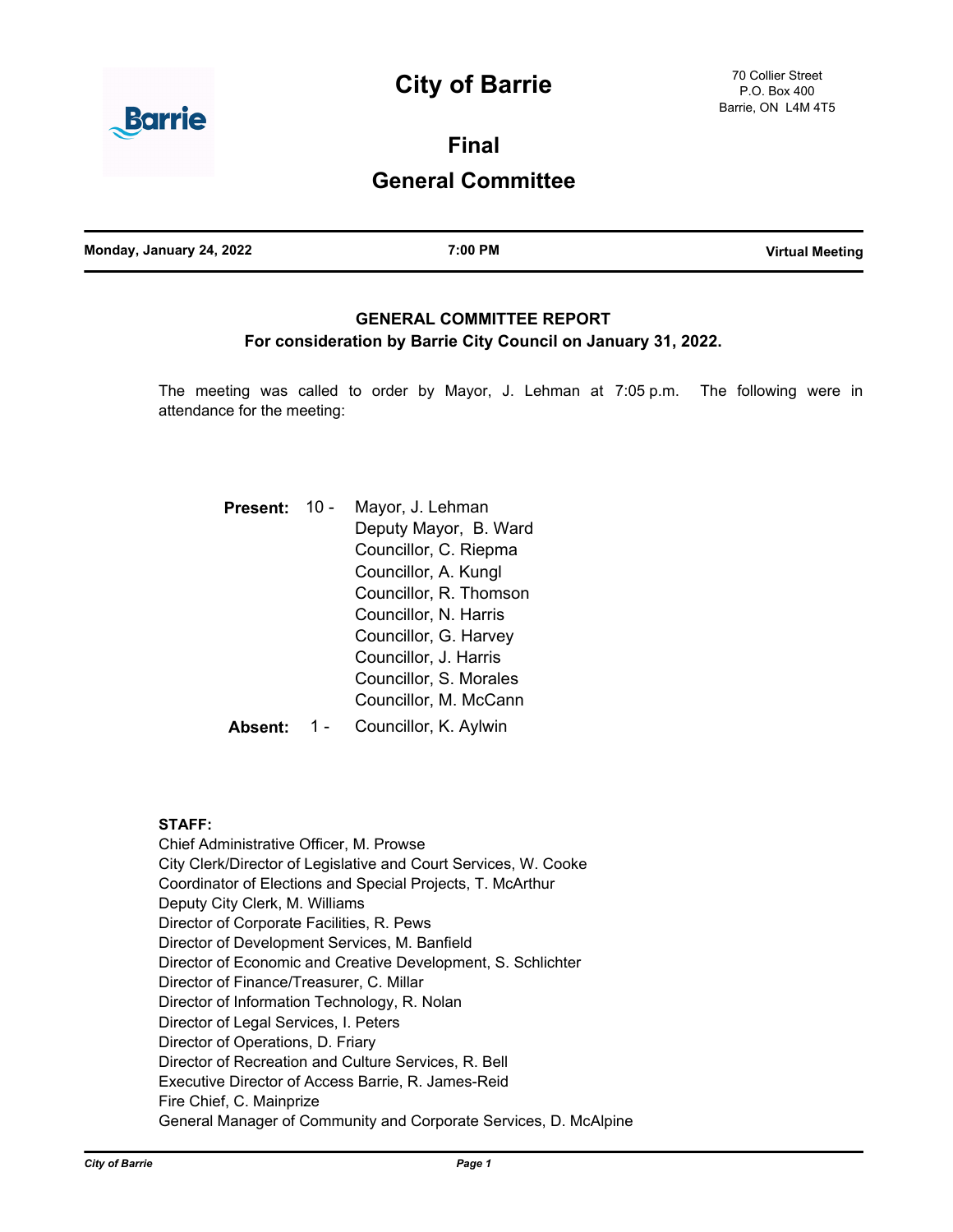General Manager of Infrastructure and Growth Management, B. Araniyasundaran Legal Counsel, C. Packham Manager of Legal Services, A. Mills Service Desk Generalist, K. Kovacs.

The General Committee recommends adoption of the following recommendation(s) which were dealt with on the consent portion of the agenda:

#### **SECTION "A"**

### **[22-G-014](http://barrie.ca.legistar.com/gateway.aspx?m=l&id=/matter.aspx?key=50027) REQUEST TO PROVINCE FOR COMMUNITY REINTEGRATION OFFICERS FOR CENTRAL NORTH CORRECTIONAL CENTRE**

WHEREAS the Province of Ontario announced its intent to strengthen public safety by hiring 25 new community reintegration officers to the successful transition of individuals in custody returning to their community;

AND WHEREAS Community reintegration officers are specifically trained probation and parole officer positions established to provide enhanced supports and services for offenders including information sharing and linkages to community supports;

AND WHEREAS none of the 25 new community reintegration officers are identified as being assigned to the Central North Correctional Centre;

AND WHEREAS the Central North Correctional Centre is a maximum security prison in Penetanguishene with Barrie as the largest urban centre in proximity for those who are being released from custody;

AND WHEREAS local social and community-based service providers have identified that individuals are being released without proper planning or supports which is placing additional pressure on sheltering/outreach system in Barrie.

NOW THEREFORE BE IT RESOLVED as follows:

That a letter be sent to the Solicitor General of Ontario requesting that community reintegration officers be provided for the Central North Correctional Centre to improve individuals' transitions from custody to neighbouring communities, facilitate linkages to support services and reduce pressure on the Barrie area sheltering and outreach system. (Item for Discussion 8.2, January 24, 2022)

This matter was recommended (Section "A") to City Council for consideration of adoption at its meeting to be held on 1/31/2022.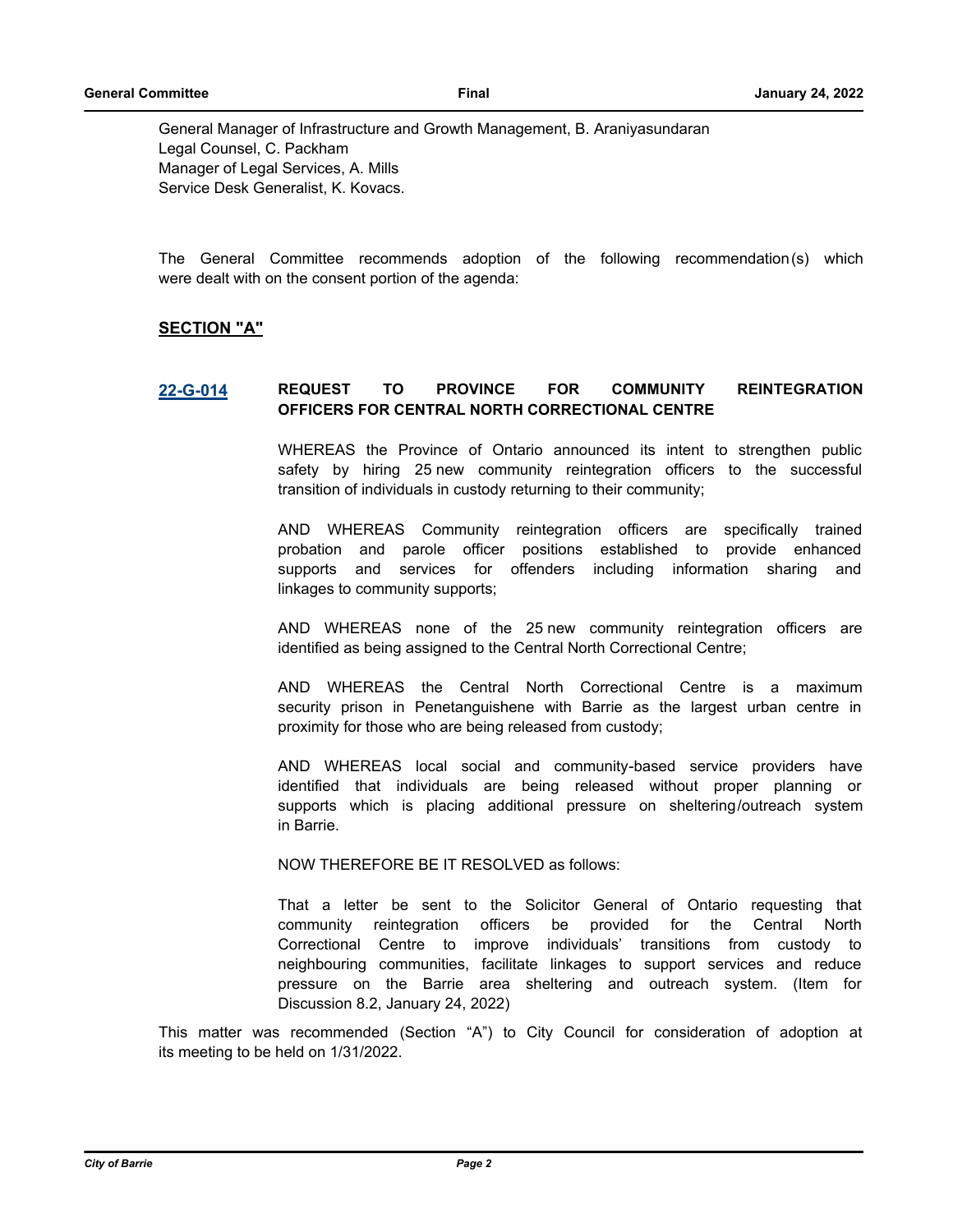The General Committee met and reports as follows:

# **SECTION "B"**

### **[22-G-015](http://barrie.ca.legistar.com/gateway.aspx?m=l&id=/matter.aspx?key=50018) PRESENTATION CONCERNING THE PERFORMING ARTS CENTRE TASK FORCE UPDATE**

Councillor, J. Harris, Chair, Chuck Ruttan and Julie Underhill of the Performing Arts Centre Task Force provided a presentation concerning the Task Force's status, progress and recommendations for a Performing Arts Centre in the City of Barrie.

Councillor Harris, Mr. Ruttan and Ms. Underhill discussed slides concerning the following topics:

- · The mission of the Performing Arts Centre Task Force;
- The history of performing arts in the City;
- The community excitement and need for performing arts;
- Supporting statistics from Ontario's investment in the Arts associated to community health and wellbeing;
- Positive community survey results;
- · A bar graph illustrating people's interest in participating or attending as audience members;
- The demographic patterns of Canadians that are avid art participants;
- The Task Force recommendations for a Performing Arts Centre;
- Potential usage and rental opportunities by community groups, and the community;
- · A projection of audience numbers based on past events, educational and arts programming, interactive workshops and demographics;
- Repatriation of residents' spending on the arts and potential returns to Barrie;
- · An Ontario comparison of economic impacts through performing arts and cinema ticket sales;
- · Burlington Performing Arts Centre Annual Reports from 2012 to 2016;
- The gross domestic product (GDP) calculations associated with performing arts;
- Future population and growth forecasts for Barrie and surrounding areas support the need for a Performing Arts Centre;
- · A Performing Arts Centre adds economic benefits, lever and impacts, and repatriation of audience spending;
- Comparison of other municipalities associated to population, costs, theatre size and amenities;
- Additional Task Force recommendations and rationale to support the recommendations;
- Importance of bringing a Performing Arts Centre to the City; and
- Recognition of the Performing Arts Centre Task Force members.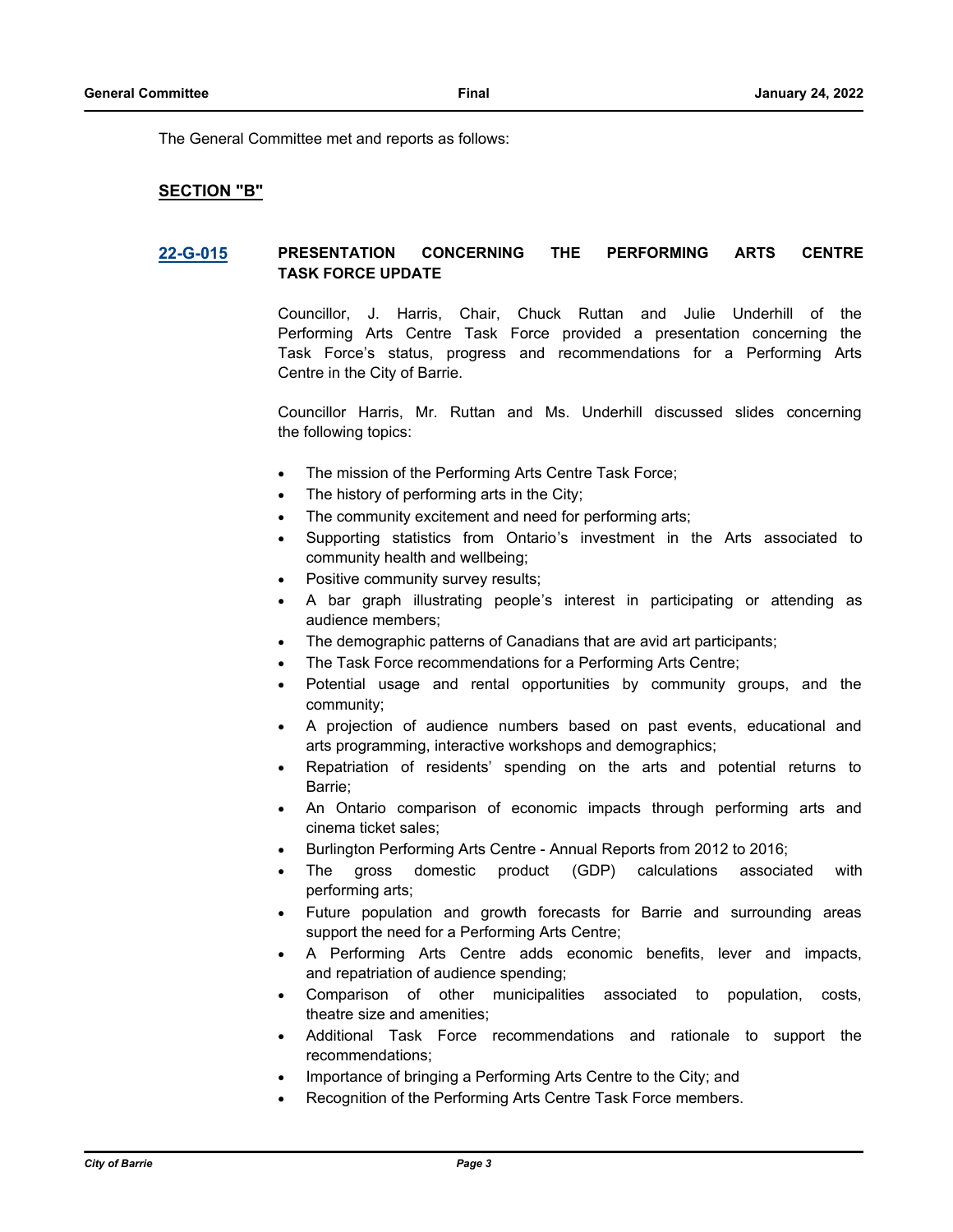Members of General Committee asked a number of questions to Councillor Harris, Mr. Ruttan and Ms. Underhill and City staff and received responses.

This matter was recommended (Section "B") to City Council for consideration of receipt at its meeting to be held on 1/31/2022.

The General Committee met and recommends adoption of the following recommendation(s):

#### **SECTION "C"**

#### **[22-G-016](http://barrie.ca.legistar.com/gateway.aspx?m=l&id=/matter.aspx?key=50019) PERFORMING ARTS CENTRE TASK FORCE**

- 1. That the recommendations of the Performing Arts Centre Task Force detailed in its report dated January 24, 2022 be received, and Council support the continued development of a Performing Arts Centre in Downtown Barrie.
- 2. That based on the recommendations contained within Staff Report ECD017-20 dated December 7, 2020 that analyzed the Fisher Auditorium Project and in accordance with the Capital Project FC1138 that includes a creation of a theatre concept plan with approved funding in the 2022 Capital Plan, staff in the Corporate Facilities, Economic and Creative Development and Recreation and Culture Services Departments, engage the services of a professional firm with expertise in municipal theatres development, design and management to review the recommendations of the Performing Arts Task Force and report back to General Committee by way of memorandum detailing the recommendations of the Firm, including:
	- a) Project timelines;
	- b) Resource requests; and
	- c) Project design scope.
- 3. That once the memorandum has been circulated to City Council concerning the project scope, that staff in Corporate Facilities, Economic and Creative Development and Recreation and Culture Services Departments undertake the following:
	- a) Procurement of an architectural firm to complete a concept plan and Class 'D' cost estimate for a performing arts centre, with funding from the 2022 and 2023 Capital Budget under existing Project FC1138; and